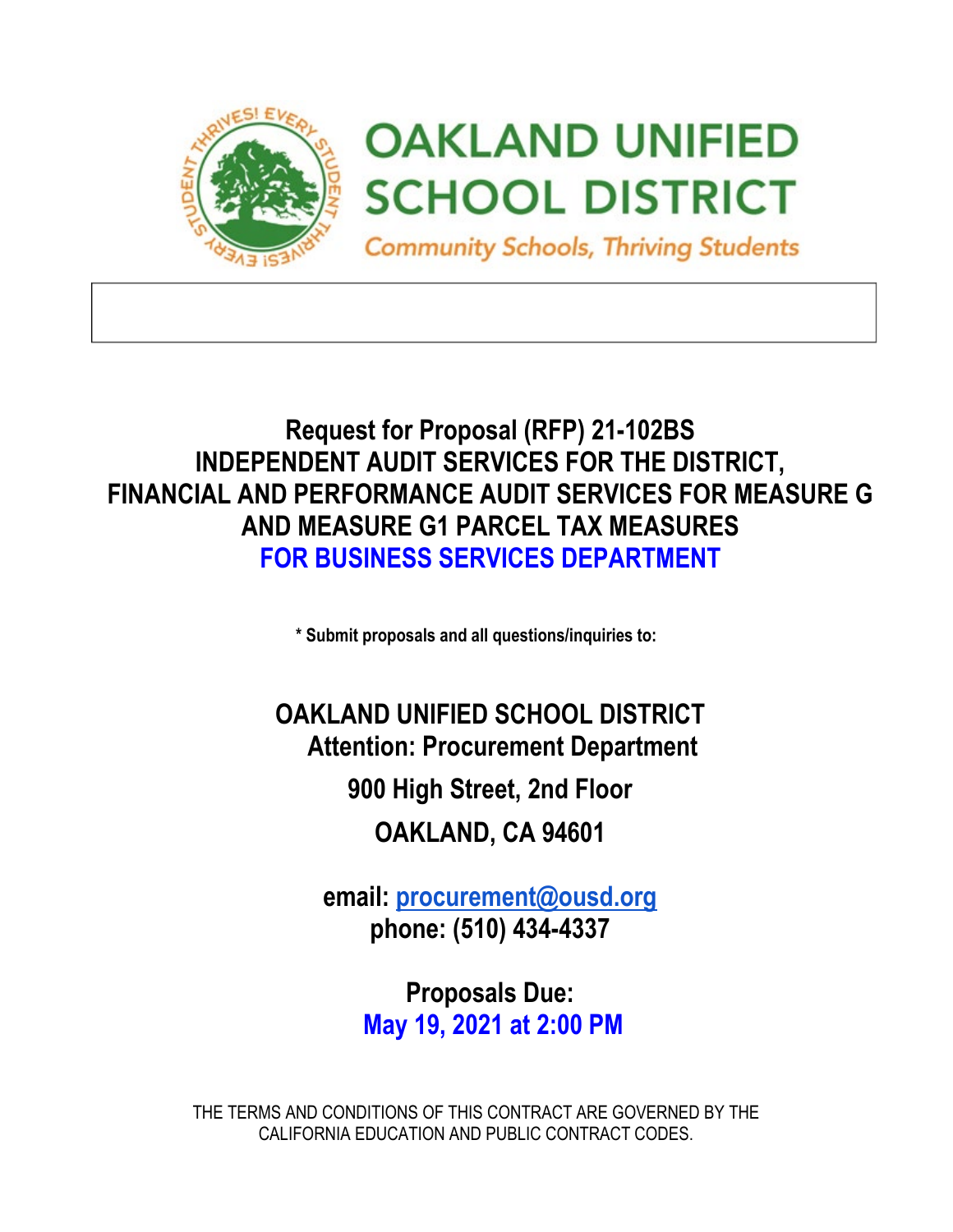# **REQUEST FOR PROPOSAL**

#### **INDEPENDENT AUDIT**

#### **SERVICES**

Notice is hereby given that the Oakland Unified School District ("District") is inviting proposals from Auditing firms to provide Independent Audit Services as required by the District.

A request for proposal may be obtained from the District website at [www.ousd.org/procurement.](http://www.ousd.org/procurement)

Proposals must be submitted in a sealed envelope or package with the words "SEALED PROPOSAL-INDEPENDENT AUDIT SERVICES RFP 21-102BS" on the outside of the envelope or package. Deliver proposals in **four (4) sets**, to the above address no later than **2:00 P.M.** Proposals received after the above stated time and date will be returned to the vendor unopened.

The District shall not be responsible for, nor accept as a valid excuse for late question submission, any delay or malfunction in email transmittal or any other method of delivery used by the proposer. Furthermore, the District shall not be obligated to answer any questions received after the above-specified deadline or any questions submitted in a manner other than as instructed above.

Each proposal shall be in accordance with qualifications and instructions and information contained in the proposal request package. If your firm does not meet the qualifications listed in the proposal, your firm may be deemed non-responsive.

The District reserves the right to accept or reject any or all proposal or any items therein, to waive any irregularities or informalities, and to contract in the best interests of the District. Responses shall remain valid and subject to acceptance anytime within sixty (60) days after the submission deadline, unless a longer period of time is mutually agreed to by the parties. Proposing firms are hereby made aware that the District will not reimburse costs for the preparation of the proposal to any proposing firm for any reason.

Respondent represents that it has no existing financial interest and will not acquire any such interest, direct or indirect, which could conflict in any manner or degree with the performance of services required under this RFP and that no person having any such interest shall be subcontracted in connection with this RFP, or employed by Respondent.

Respondent will take all necessary steps to avoid the appearance of a conflict of interest and shall have a duty to disclose to the District prior to entering into an agreement any and all circumstances existing at such time which pose a potential conflict of interest.

Failure to comply with the above provisions shall constitute grounds for immediate rejection of the proposal, in addition to whatever other remedies the District may have.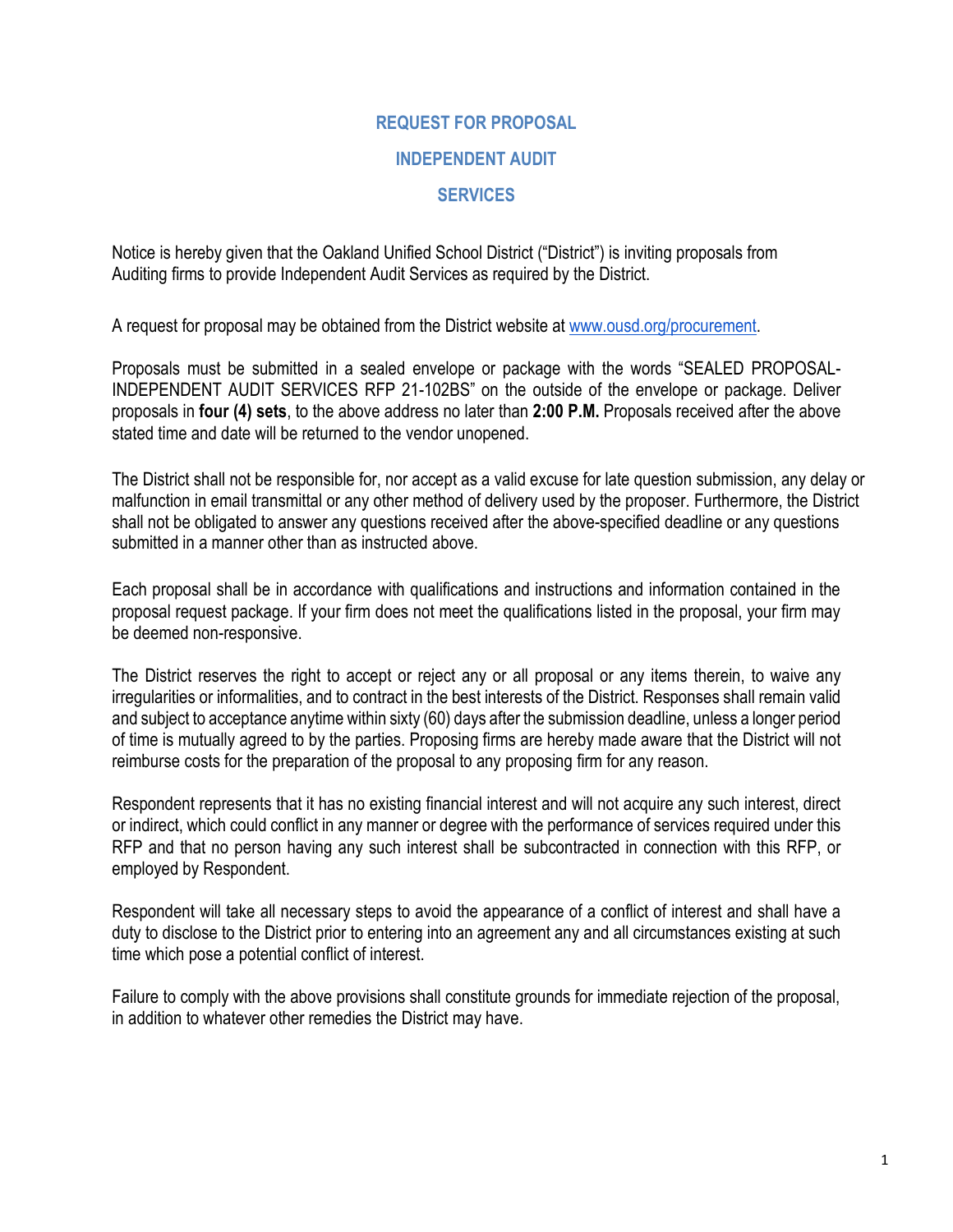# **RFP# 21-102BS INDEPENDENT AUDIT SERVICES for the District, Financial and Performance Audit for Measure G Parcel Tax Measure, and Financial and Performance Audit for Measure G1 Parcel Tax Measures**

# **SPECIFICATIONS**

# **INTRODUCTION**

Oakland Unified School District ("OUSD" or "The District") is a public school system located in Alameda County. The Oakland Unified School District

("OUSD", "District", or "The District") serves students in the City of Oakland. Student enrollment is approximately 36,886 students with 81 schools (K-12) and an Adult School. The District also has 34 charter schools with 13, 678 students that operate within the District and are eligible to receive Resources from Measure G1.

The District is financed primarily by apportionments from the state and taxes received from local property owners. The District also administers a number of both Federal and State special programs ranging from Elementary and Secondary Education Act ("Title I"), Teacher Quality and Education Technology ("Title II"), Educator Effectiveness, Special Education, and over 70 resources to include grants and donations. The District employs approximately 4,803 staff members. The District funds include, but are not limited to, General Fund, Child Development, Capital Facilities, and Special Reserve. The 2021-22 budget is approximately \$674M in the general fund. The accounting system is maintained on a modified accrual basis.

#### **RFP SCHEDULE OF EVENTS**

The following schedule will be used by the District for this RFP.

| <b>DATE</b>                             | <b>ACTION</b>               |
|-----------------------------------------|-----------------------------|
| <b>RFP Posting/First Advertisement:</b> | May 5, 2021                 |
| Pre-Bid Conference:                     | May 12, 2021 @ 2:00 p.m.    |
| Deadline for Questions:                 | May 12, 2021 @ 5:00 p.m.    |
| Proposal/Bid Submitted to District:     | May 19, 2021 @ 2:00 p.m.    |
| Proposal/Bid Opening:                   | May 19, 2021 @ 2:00 p.m.    |
| Potential Interviews (If Necessary):    | May 24, 2021 - May 25, 2021 |
| <b>Final Award of RFP (BOE):</b>        | June 30, 2021               |
| <b>Contract Start Date:</b>             | <b>July 2021</b>            |

\*\*OUSD will use every effort to adhere to the schedule. However, OUSD reserves the right to amend the schedule, as it deems necessary, and will post a notice of amendment at [www.ousd.org/procurement.](http://www.ousd.org/procurement)\*\*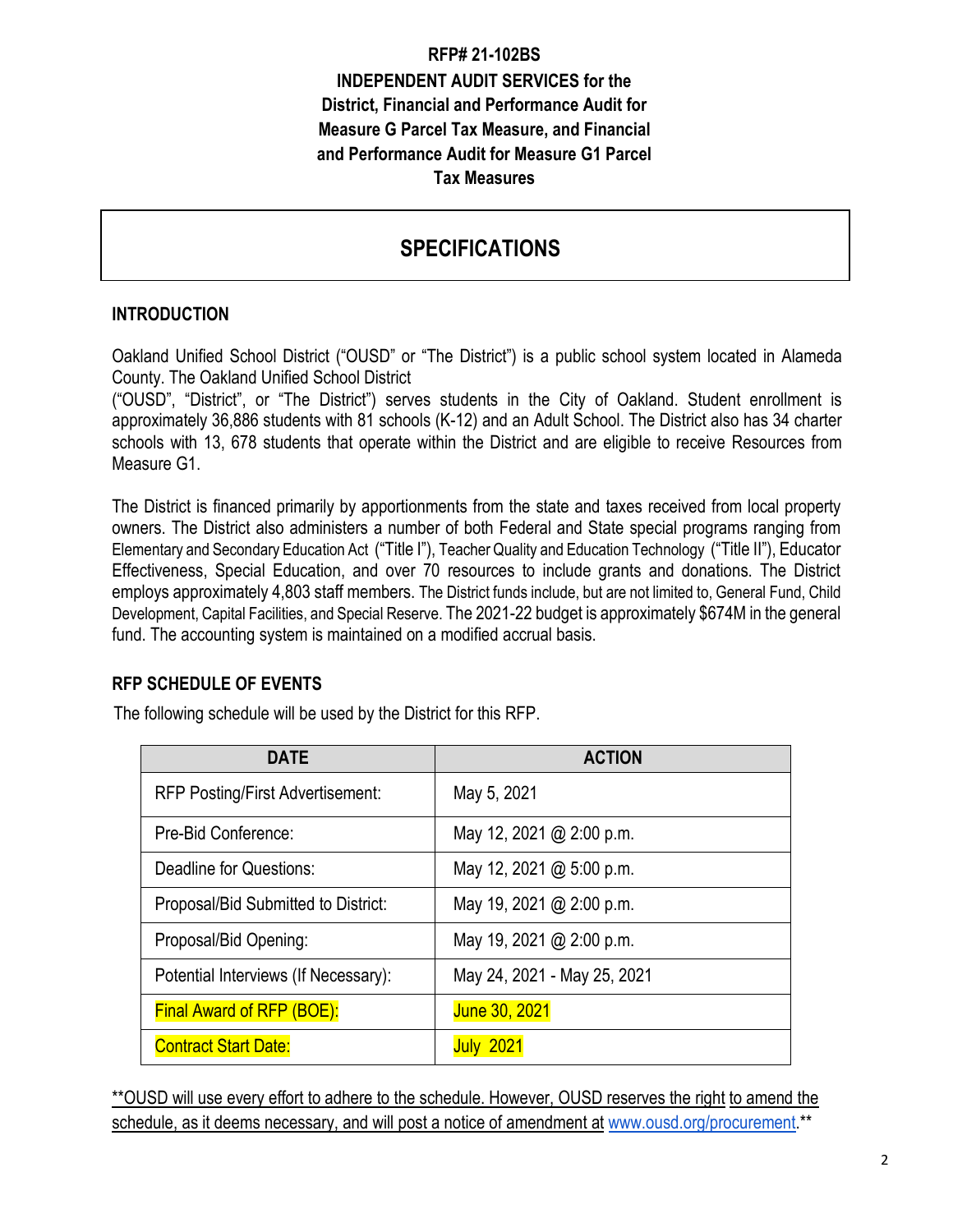Proposers are advised that the District reserves the right to amend this RFP at any time. Amendments will be done formally by providing written amendments to all potential Proposers know to have received a copy of the RFP. Proposers must acknowledge receipt of any and all RFP amendments. This shall be done by signing the Acknowledgement of Amendment(s) to RFP form. If a Proposer desires an explanation or clarification of any kind regarding this RFP, the Proposer must make a written request for such explanation. Requests should be addressed via email to *Rosaura M. Altamirano, Senior Manager, Supply Chain & Logistics, at rosaura.altamirano@ousd.org.* The District will advise all Proposers known to have received a copy of the RFP of the explanation or clarification, by email or by formal RFP amendment via email as the District may in its sole discretion deem appropriate.

## **SCOPE OF SERVICES**

- a. The District is requesting an annual audit report for a period of three (3) years of the governmental activities, each major fund, and the aggregate fund information.
- b. The District also requires The District may elect to renew for up to two, one (1) year renewal options for a maximum total of five

(5) years of all District funds and account groups under the jurisdiction of the Oakland Unified School District.

#### Audit Scope and Standards

The audit shall be performed in accordance with the requirements of Education Code Section 41020, 41020.2, 41020.3 and 41020.8 and shall include all funds of the District, including the student body and cafeteria funds and accounts, and any other funds and accounts under the control or jurisdiction of the District. The intent of the code is to encourage sound fiscal management practices among schools for the most efficient and effective use of public funds for education in California by strengthening fiscal accountability at the District, County and State levels.

In addition, the audits of Local Educational Agencies (LEAs) shall be performed in accordance with general accepted auditing standards, as promulgated by the AICPA, generally accepted government auditing standards for financial and compliance audits, the U.S. General Accounting Office (GAO) in Standards for Audit of Governmental Organizations, Programs, Activities and Functions, and the standards issued by the Office of the State Controller in Standards and Procedures for Audits of California K-12 Local Educational Agencies. When applicable, the audits must also be made in accordance with the requirements established by Circular A-133, Audits of State and Local Governments, issued by the U.S. Office of Management and Budget (OMB).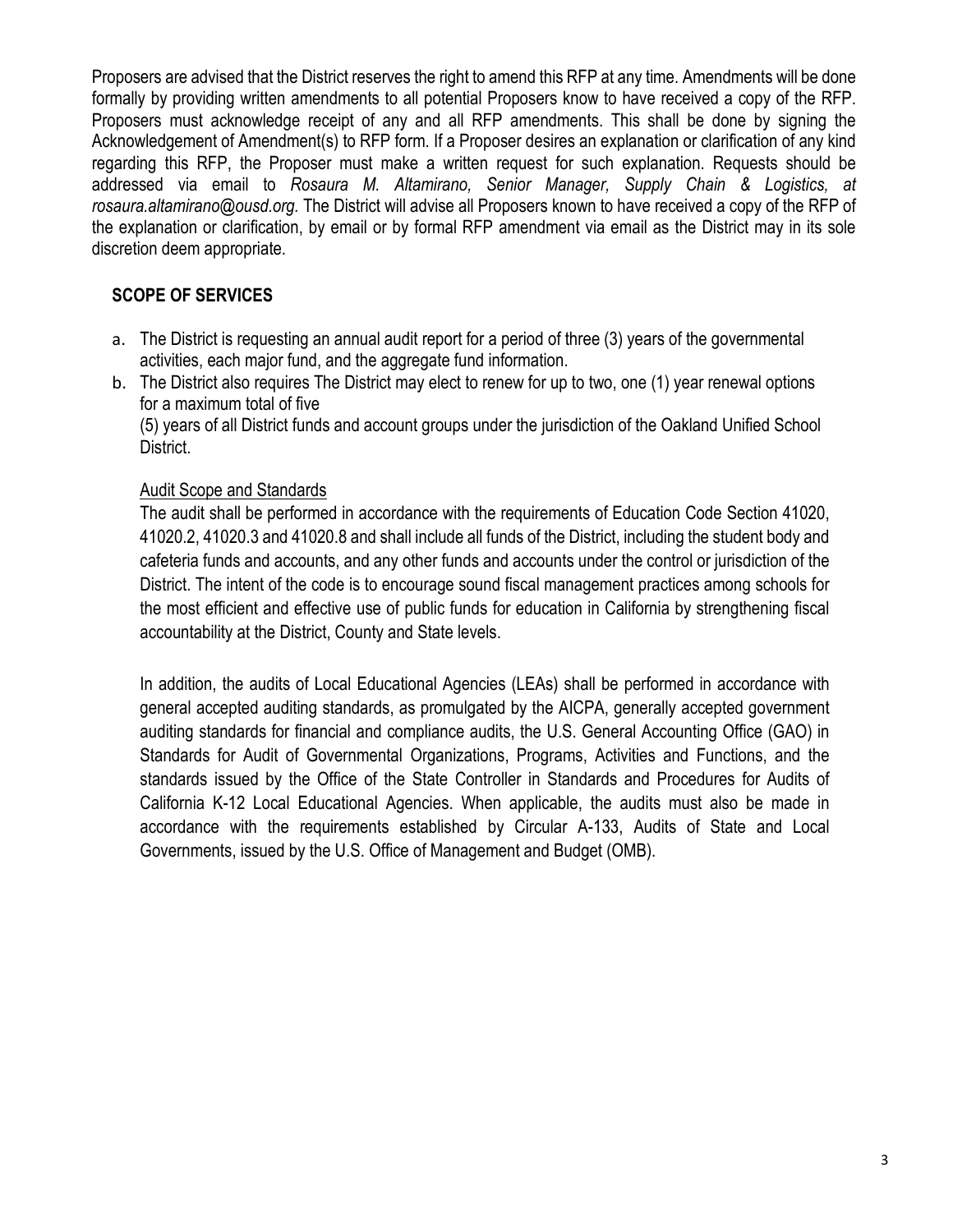- Auditing standards generally accepted in the United States of America
- Government auditing standards issued by the comptroller general of the United States of America
- Standards and procedures for annual audits of California K-12 local educational agencies
- c. Prepare and submit one (1) copy of the preliminary annual audit report draft to the District containing findings and recommendations, the status of prior year findings and recommendations, material weaknesses identified as a result of an evaluation of the internal control system, a summary of all instances of noncompliance with federal and state compliance requirements, and an identification of total amounts questioned, if any, for each federal financial assistance program prior to conducting an exit conference for the audit
- d. Perform a Performance Audit of the Measure G Parcel Tax Fund receipts and expenditures and provide practical recommendations that result in improved performance and productivity of school programs. The report shall contain analysis of the following major areas:
	- Determine whether expenditures charged to Parcel Tax fund have been made in accordance with the ballot language approved by the voters through the approval of Measure G.
	- Determine whether salary transactions, charged to Parcel Tax fund, were in support of Measure G.
- e. Perform a Performance Audit of the Measure G1 Parcel Tax Fund receipts and expenditures and provide practical recommendations that result in improved performance and productivity of school programs. The report shall contain analysis of the following major areas:
	- Determine whether expenditures charged to Parcel Tax fund have been made in accordance with the ballot language approved by the voters through the approval of Measure G1.
	- Determine whether salary transactions, charged to Parcel Tax fund, were in support of Measure G1.
- f. Conduct an Audit entrance review with the District's Audit Committee on the District's financial audit, the Measure G Performance Audit with the Measure G oversight committee, and Measure G1 Performance Audit with the Measure G Oversight Committee during a scheduled committee meeting.
- g. Conduct an exit conference with the Chief Business Officer or designee to review and discuss the preliminary draft findings.
- h. Conduct a review of the final audit report with the District's Audit Committee on the District's financial audit, the Measure G Performance Audit with the Measure G oversight committee, and Measure G1 Performance Audit with the Measure G Oversight Committee during a scheduled committee meeting.
- i. The final audit report shall be completed and filed in a timely manner no later than December 15<sup>th</sup> of each year. Copies shall be filed with appropriate agencies as required in the audit contract. A manager or partner of the firm shall present the results of the District's final audit at a designated meeting of the Oakland Unified School District Board of Trustees no later than January 30<sup>th</sup> of each year.
- j. A management letter shall be prepared in conjunction with each audit and incorporated into each audit report. The management letter shall include a statement of findings and recommendations affecting the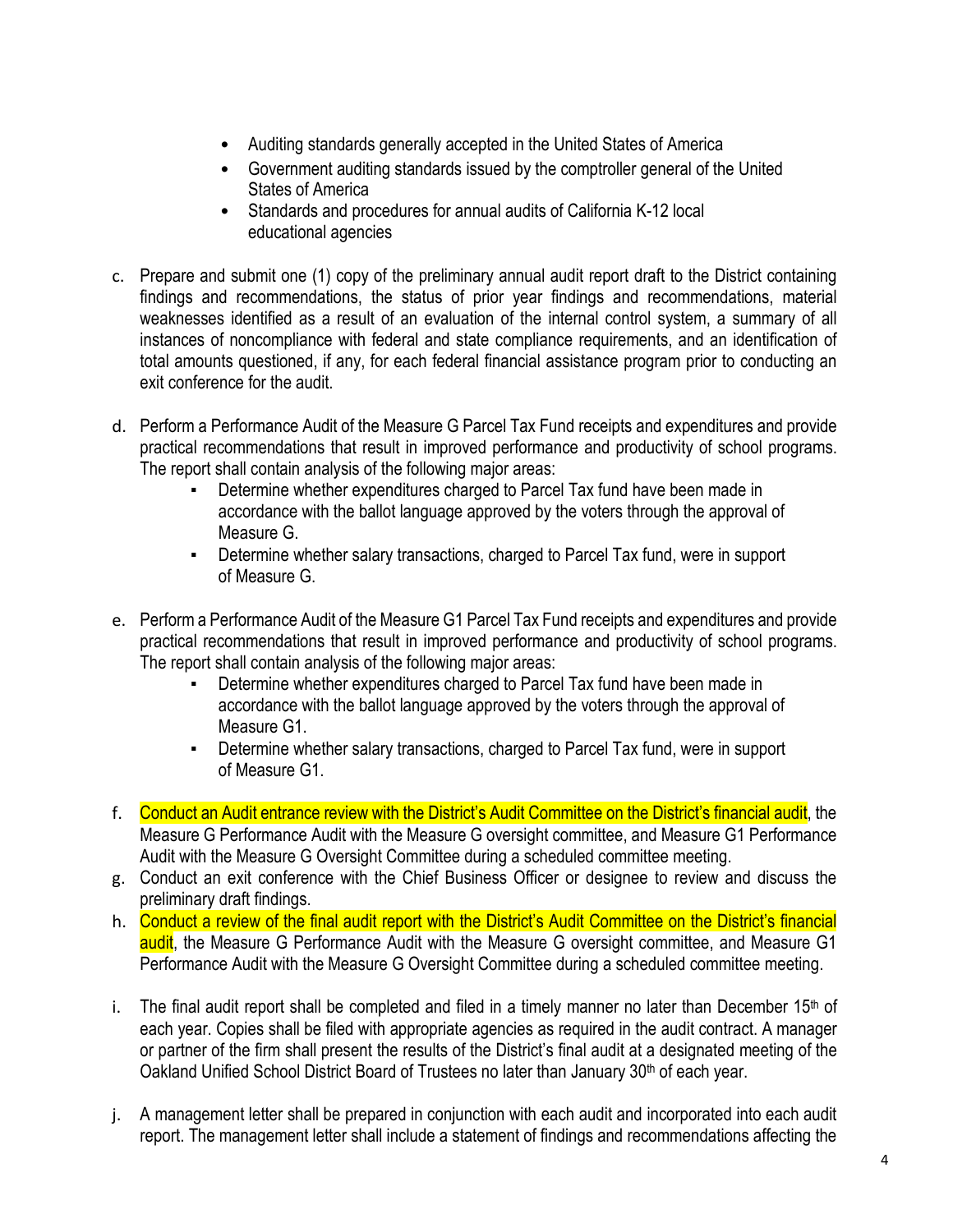financial statements, internal control, accounting systems, legality of actions, other instances of noncompliance with laws and regulations, and any other material information.

- k. Prior to the submission of the final draft of the management letter, the Auditor shall meet with the Associate Superintendent or designee to discuss the content. In addition to the Auditor's report on compliance as outlined under the Comprehensive Annual Financial Report section, the Auditor shall also prepare a separate report of all fraud, abuse, or illegal acts or indications of such acts, including all questioned costs found as a result of these act of which the auditors have become aware.
- l. The Auditor for a minimum of three (3) years shall retain working papers unless notified otherwise in writing by the District. The audits are subject to review by the State Controllers' Office, the Department of Education, the Office of the Auditor General, the County Office, and other individuals designated by the District. Accordingly, the audit working papers shall be made available upon request.
- m. The Auditor shall assign professional staff with appropriate knowledge, skills, and disciplines for the conduct of a local education agency single audit. In-charge auditors shall be certified public accountants, currently licensed in the State of California. Managers shall coordinate the activities of the audit staff and shall be the liaison between the Auditor and the District. The manager shall be readily accessible and respond on a timely basis to the District at all times.
- n. The manager and partner of the audit firm shall be readily available to the District throughout the year to respond to questions and requests regarding findings and items that might impact the audit.
- o. The District shall assign appropriate staff to assist the Auditor by providing required information and explanations. District staff may be assigned on a full-time or part-time basis to assist the Auditor in fieldwork and to provide internal reports, which are pertinent to the work of the Auditor. Other staff will furnish the Auditor with copies of existing schedules as appropriate. It is not the intent of the District to furnish staff assistance for the purpose of pulling documents or preparing new schedules.
- p. While performing services hereunder, the Auditor is an independent contractor and not an officer, agent, or employee of the District.
- q. The Auditor shall hold harmless and indemnify the District, its officers, agents, and employees from and against any and all actions, suits, or other proceedings as may arise as a result of performing the work hereunder, except such actions, suits, or other proceedings as may arise as a result of the negligence or willful misconduct of the District, its officers, agents, and employees.
- r. The District will pay a fixed price to a single Auditor for the total project for each fiscal year. Pursuant to Education Code Section 14505, ten percent (10%) of the fee will be withheld until certification by the State Controller that the Audit Report conforms to the reporting standards of the current audit guide. In addition, fifty percent (50%) of the audit fee will be withheld for any subsequent year of the contract if the prior year's audit report was not certified as conforming to the reporting standards in the State Controller's Audit Guide.
- s. If during the course of the examination the Auditor finds any unusual item or a circumstance which in the Auditor's view warrants an immediate detailed investigation, the same will be reported in writing within two (2) days to the Associate Superintendent or designee. If in the opinion of the District, a more detailed certification is required than that which would be required under ordinary circumstances, a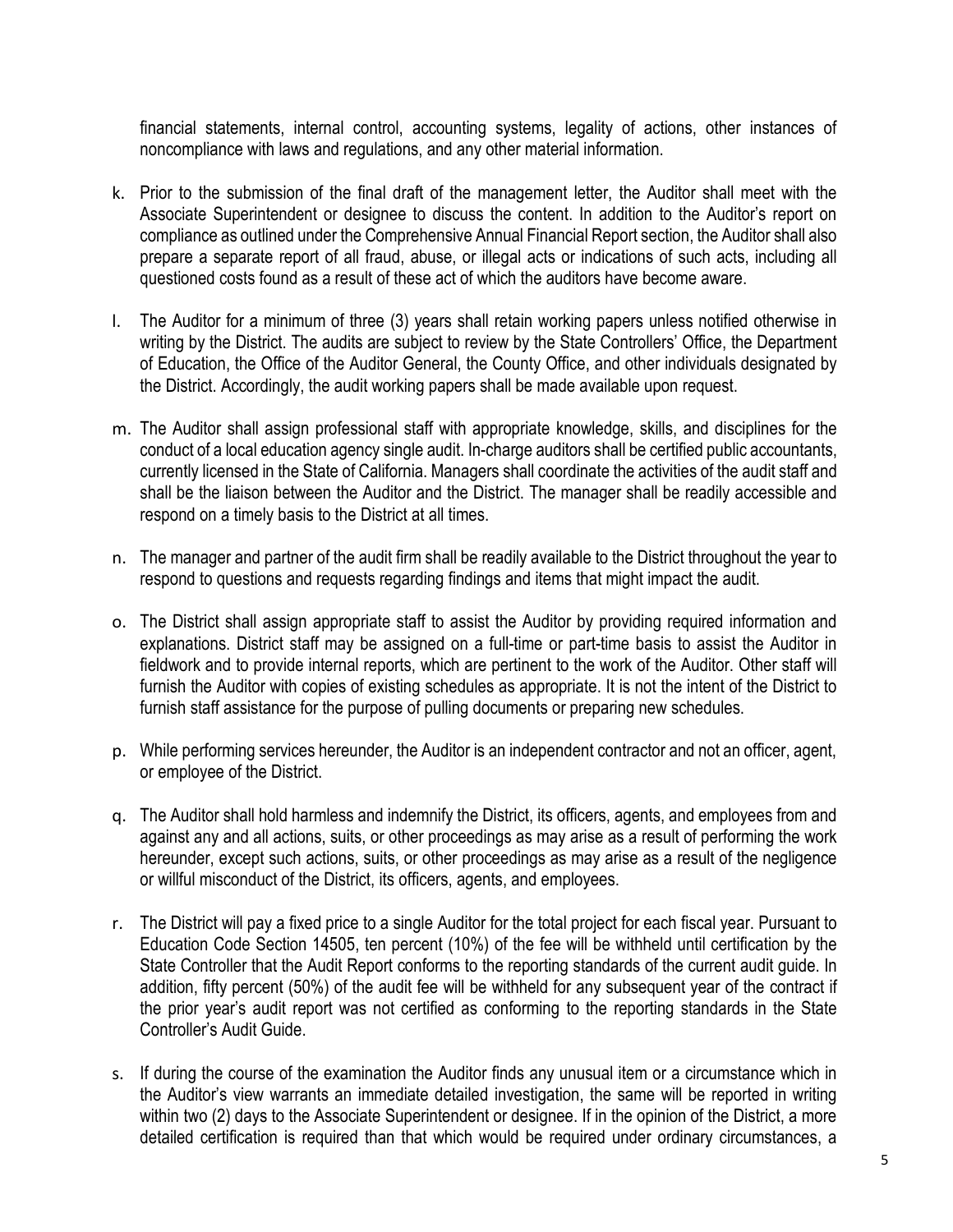written authorization will be provided to the Auditor by the Chief Business Officer or designee.

- t. Additional services are not within the scope of services to be performed pursuant to the agreement. If additional services are required and authorized, the agreement must be approved by the Associate Superintendent and will be amended to reflect the additional services. Supplemental compensation shall be at the hourly rate applicable for the then current audit year.
- u. If the work performed by the Auditor is not in accordance with the standards as specified herein, or if the reports submitted by Auditor are not complete, or if the reports are rejected by the California State Controller as incomplete, then the Auditor shall be obligated to do whatever is required to correct the reports to meet the requirements as specified in the standards or as specified by the State Controller at no cost to the District.
- v. The Auditor will describe the proposed composition of the auditing team they will employ for the Oakland Unified School District. The Auditor shall describe any other valued services that it proposes to provide the Oakland School District.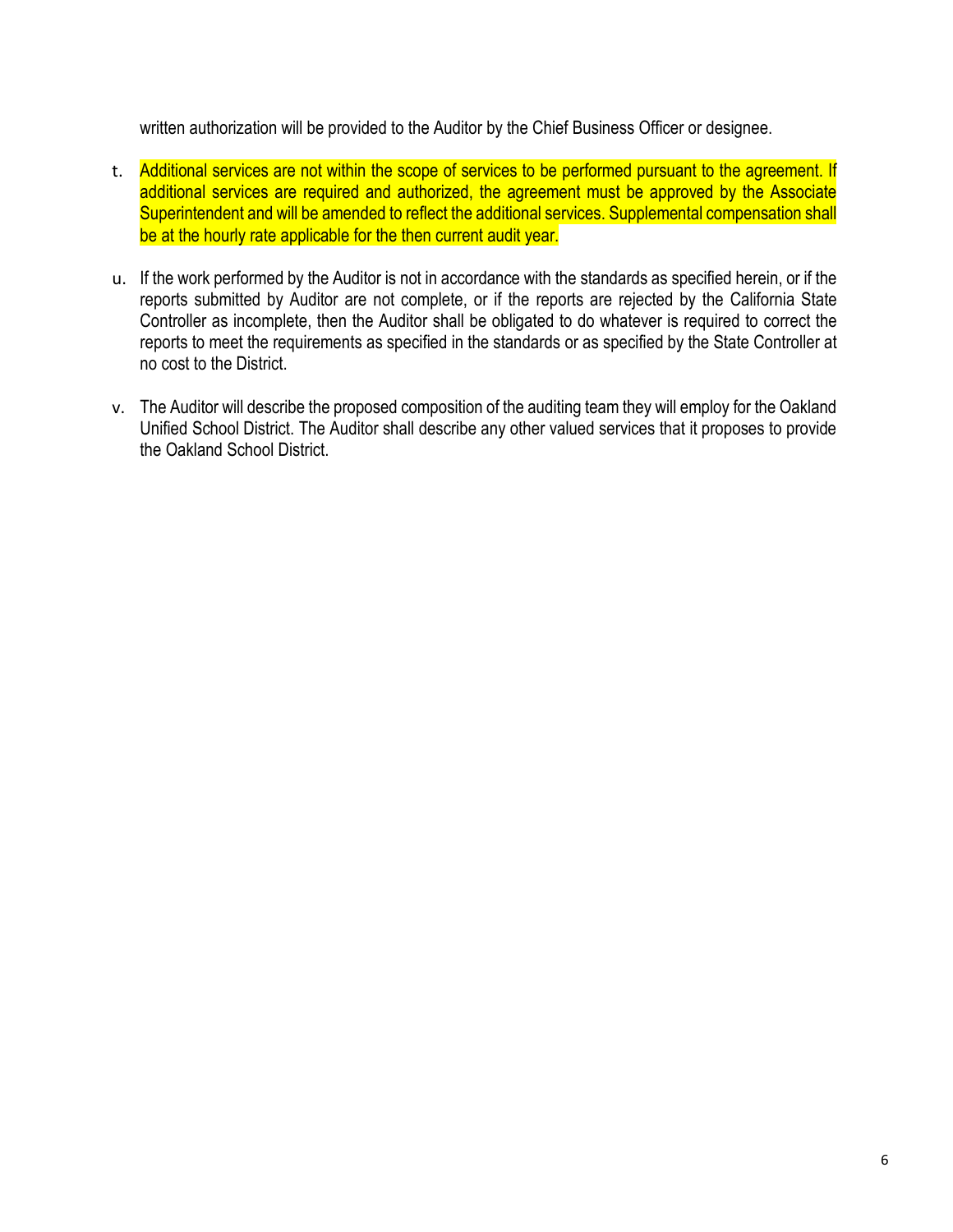#### **RFP RESPONSE FORMAT**

Responsive proposals shall include the following elements:

#### Part I – Cover Letter

The cover letter shall include a brief statement of intent for the services offered to the District, and signature of an authorized officer of the organization, who has legal authority in such transactions. The cover letter shall provide the name, position and full contact information for the individual designated as the Proposer's contact for this proposal.

#### Part II – Table of Contents

The table of contents shall identify the contents of the informational packet in a format consistent with the format set forth herein.

#### Part III – Background and Experience

The description shall show that the vendor possesses demonstrated skills and experiences in specific areas of the RFP. This section shall include:

- 1. Background of company and detail for any project that relates specifically to this RFP
- 2. Describe the company's experience in conducting these types of services
- 3. Resumes of the staff members to be assigned to the District
- 4. A list of all public sector clients to which the Proposer has provided services over the past five (5) years
- 5. Five (5) public school district references that include contact name, title, telephone number and email address

#### Part IV – Scope of Services

A statement of the Proposer's understanding of the work to be performed and a proposed calendar of functions. The calendar should identify the key components of the audit and the level of staff that will be assigned to perform the work. Proposer shall include a statement, in general, of the audit approach that will be applied to the District.

#### Part V – Required Forms (Exhibit A)

Proposer must return fully executed forms, with the completed proposal.

#### Part VI - Acknowledgement of Addenda

Proposer shall acknowledge all addenda received. If there are no addenda or bulletins issued prior to the RFP due date, this form will not be required to be included in the proposal package.

#### Part VII – RFP Price Form

Proposer shall return RFP Price Form, fully executed in accordance with the Instruction to Proposers.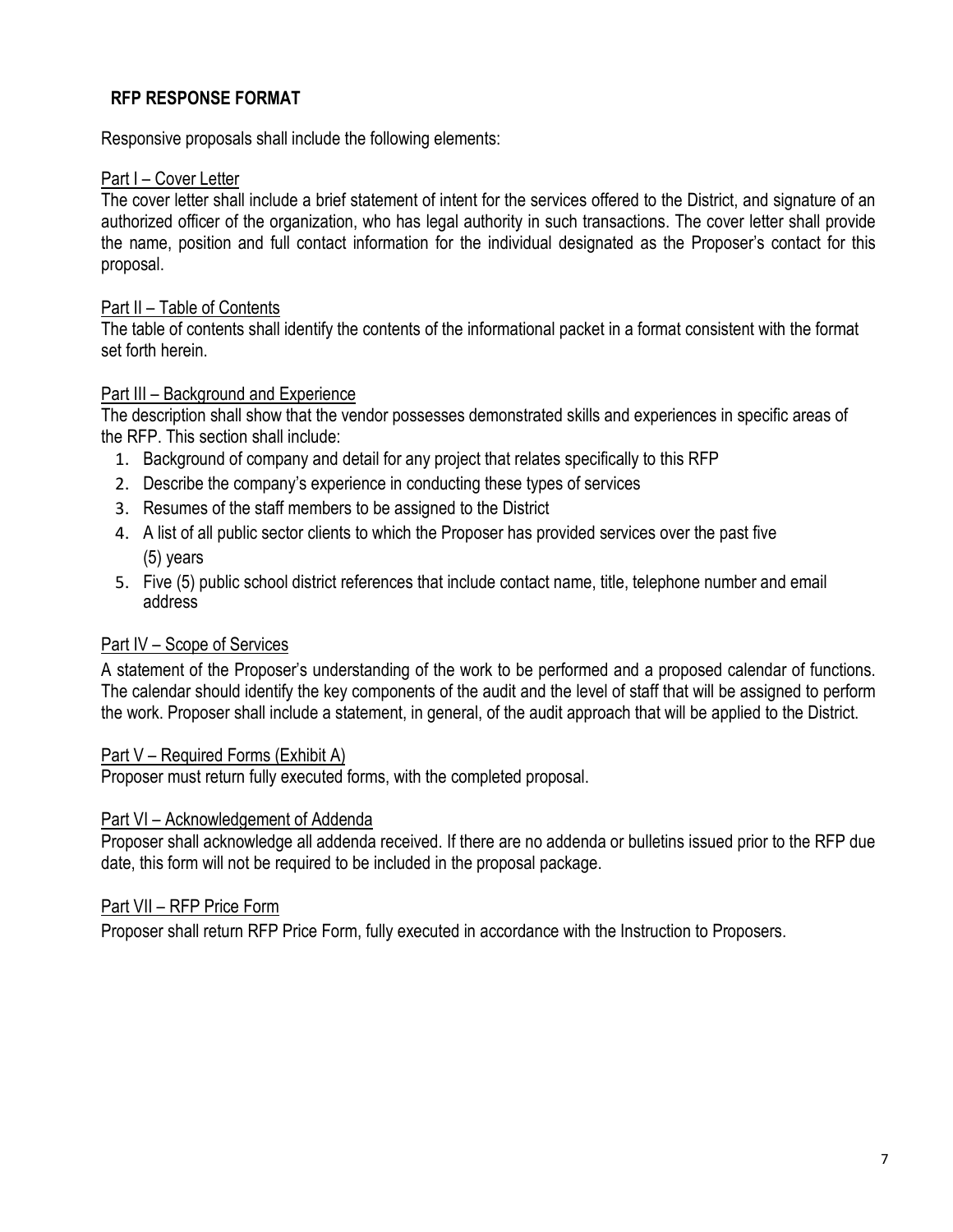#### **PROPOSAL EVALUATIONS**

The District intends to select the Proposer that best fulfills the requirements and provides the best value to the District. The proposals will be evaluated based on the following criteria, which are not in order of ranking or weighting:

- Quality
- Cost
- Completeness of response
- Calendar of functions/work plan
- Experience/qualifications
- Data collection & information systems
- Allocation of Staff

The District may request additional information from Proposers to clarify any element of any proposal. After all proposals are received, the District may invite one or more Proposers to make a presentation and to be interviewed. The District reserves the right to make independent investigations as to the qualification of Proposer(s). The District reserves the right to accept or reject any and all proposals. The District reserves all its rights and options including:

- To reject any and all Proposals that fail to meet the requirements of this RFP;
- To accept Proposal(s) that are, in the judgment of the District, in the best interest of the District;
- To request clarification from any Proposer;
- To reject any and all non-responsive Proposals;
- To waive irregularities in any Proposal that the District may elect to waive;
- To award the Agreement as a result of the initial proposals received, or it may elect to conduct negotiations with the Proposer, as determined by the District, to be within an acceptable competitive range or to negotiate separately with any Proposer when it is determined to be within the best interest of the District;
- To reject all Proposals without cause;
- To issue subsequent requests for new proposals; or
- To discontinue discussions after commencing discussions with a Proposer, and commence discussions with other Proposer(s).

By responding to this RFP, Proposer acknowledges that acceptable Proposers may be subject to an interview by a District committee. Proposer acknowledges that this is for the performance of a service and shall be determined upon finding the best match for the purposes of the District and that lowest responsible proposer requirements do not apply.

All proposals and materials submitted in response to this RFP shall become the property of the District and shall be considered a part of the Public Record.

After acceptance of a proposal by the District, a contract between the successful Proposer and the District will be executed and will consist of the terms and conditions of this RFP and the successful Proposer's RFP submittal.

The successful Proposer will be required to enter into an Agreement with the District. Particular attention should be paid to the following terms:

INSURANCE: The District requires that the successful Proposer maintain Errors and Omissions Insurance or Professional Liability Insurance coverage of at least \$1,000,000. In addition the successful Proposer/Contractor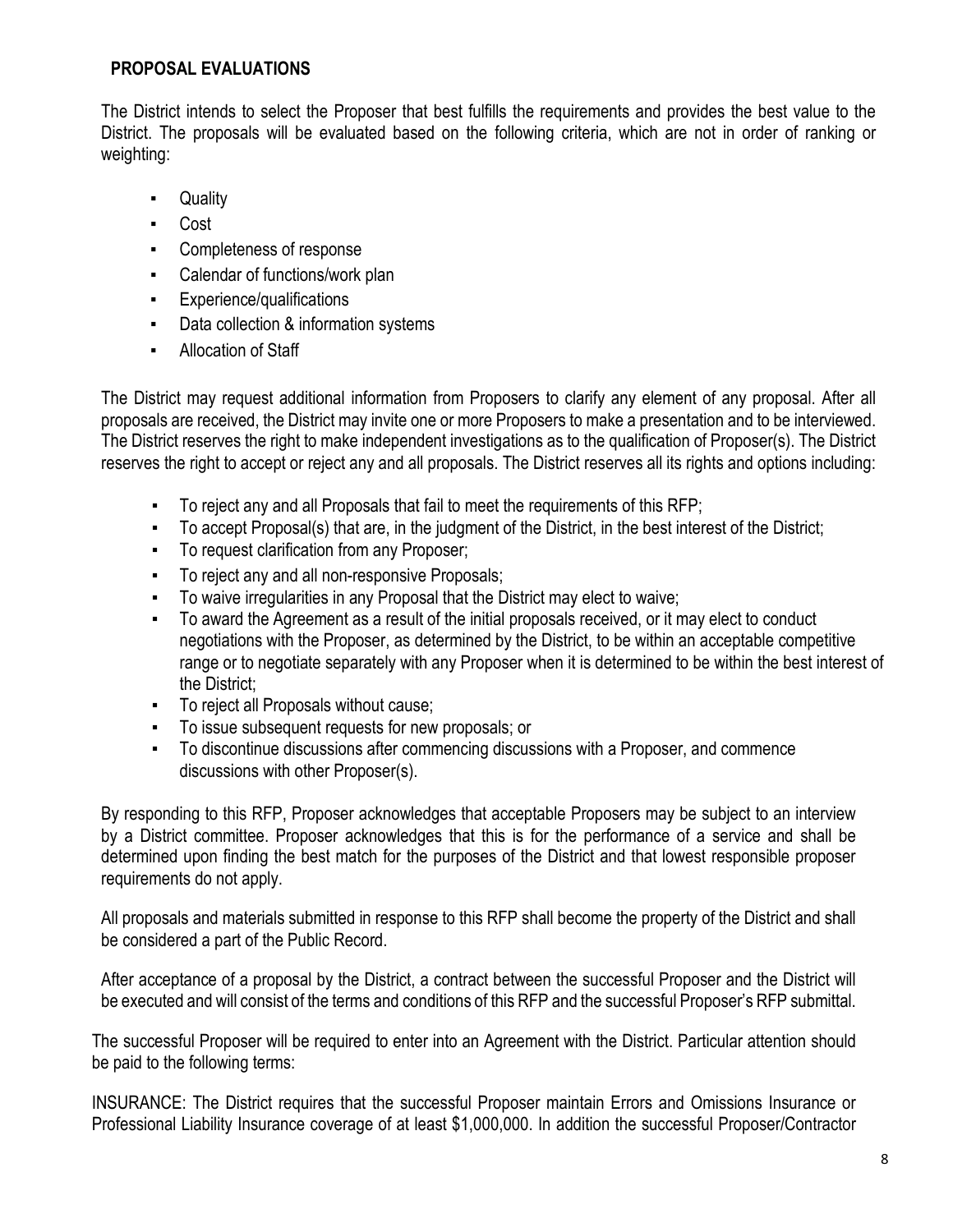must provide comprehensive liability, automobile liability and worker's compensation insurance coverage. Successful Proposer must certify that "[i]n accordance with the provisions of Section 3700 of the Labor Code of the State of California, each Respondent shall sign and file with the County Office and/or school district the following certificate before performing the work to be done: "I am aware of the provisions of Section 3700 of the Labor Code which require every employer to be insured against liability for workers' compensation or to undertake self-insurance in accordance with the provisions of that code, and I will comply with such provisions before commencing the work to be done under the contract."

Successful Proposer shall maintain Commercial General Liability Insurance, including automobile coverage, with limits of at least \$1,000,000 per occurrence for corporal punishment, sexual misconduct, harassment, bodily injury and property damage. The coverage shall be primary as to the District and shall name Oakland Unified School District as additional insured with the additional insured endorsement provided to OUSD within 15 days of effective date of the Agreement (and within 15 days of each new policy year thereafter during the term of the Agreement. The policy shall protect the District and the Proposer in the same manner as though each were separately issued.

FINGERPRINTING AND CRIMINAL BACKGROUND CHECKS: The Successful Proposer/Contractor must execute a Certification pursuant to Education Code Section 45125.1 that a Criminal Records Check has been conducted prior to the performance of any work.

COMPENSATION AND PAYMENT: The Agreement will be based upon a not to exceed amount for each three years of the Agreement. Successful Proposer/Contractor will be paid for completed work performed at the agreed upon rates indicated in the "Schedule of Fees." All invoices must be fully supported and detailed and reflect any actual time spent and units of work provided/completed.

NONDISCRIMINATION: It is the policy of the District that in connection with all work performed under contracts there be no discrimation because race, color, ancestry, national origin, immigration status, religious creed, physical disability, mental condition, martial status, sexual orientation, gender, or age; therefore, Proposer agrees to comply with applicable Federal and California laws including, but not limited to, the California Fair Employment and Housing Act beginning with Government Code Section 12900 and Labor Code Section 1735 and the District policy. In addition the Successful Proposer agrees to require like compliance by all of its subcontractor(s). Successful Proposer shall not engage in unlawful discrimination in employment on the basis of actual or perceived; race, color, national origin, immigration status, ancestry, religion, age, martial status, pregnancy, physical or mental disability, medical condition, veteran status, gender, sex, sexual orientation, or other legally protected class.

INDEMNIFICATION: To the furthest extent permitted by California law, Successful Proposer shall indemnify, defend and hold harmless OUSD, its Governing Board, agents, representatives, officers, consultants, employees, trustees, and volunteers ("OUSD Indemnified Parties") from any and all claims or losses accruing or resulting from injury, damage, or death of any person or entity arising out of the performance of this Agreement. Successful Proposer also agrees to hold harmless, indemnify, and defend OUSD Indemnified Parties from any and all claims or losses incurred by any supplier, Successful Proposer, or subcontractor furnishing work, services, or materials to Successful Proposer arising out of the performance of this Agreement. Successful Proposer shall, to the fullest extent permitted by California law, defend OUSD Indemnified Parties at Successful Proposer's own expense, including attorneys' fees and costs, and OUSD shall have the right to accept or reject any legal representation that Successful Proposer proposes to defend OUSD Indemnified Parties.

#### TERMINATION:

a. For Convenience by OUSD. OUSD may at any time terminate this Agreement upon thirty (30) days prior written notice to Successful Proposer. OUSD shall compensate Successful Proposer for services satisfactorily provided through the date of termination. Upon approval by OUSD legal counsel, the OUSD Superintendent or an OUSD Chief or Deputy may issue the termination notice without approval by the OUSD Governing Board, in which case this Agreement would terminate upon ratification of the termination by the OUSD Governing Board or thirty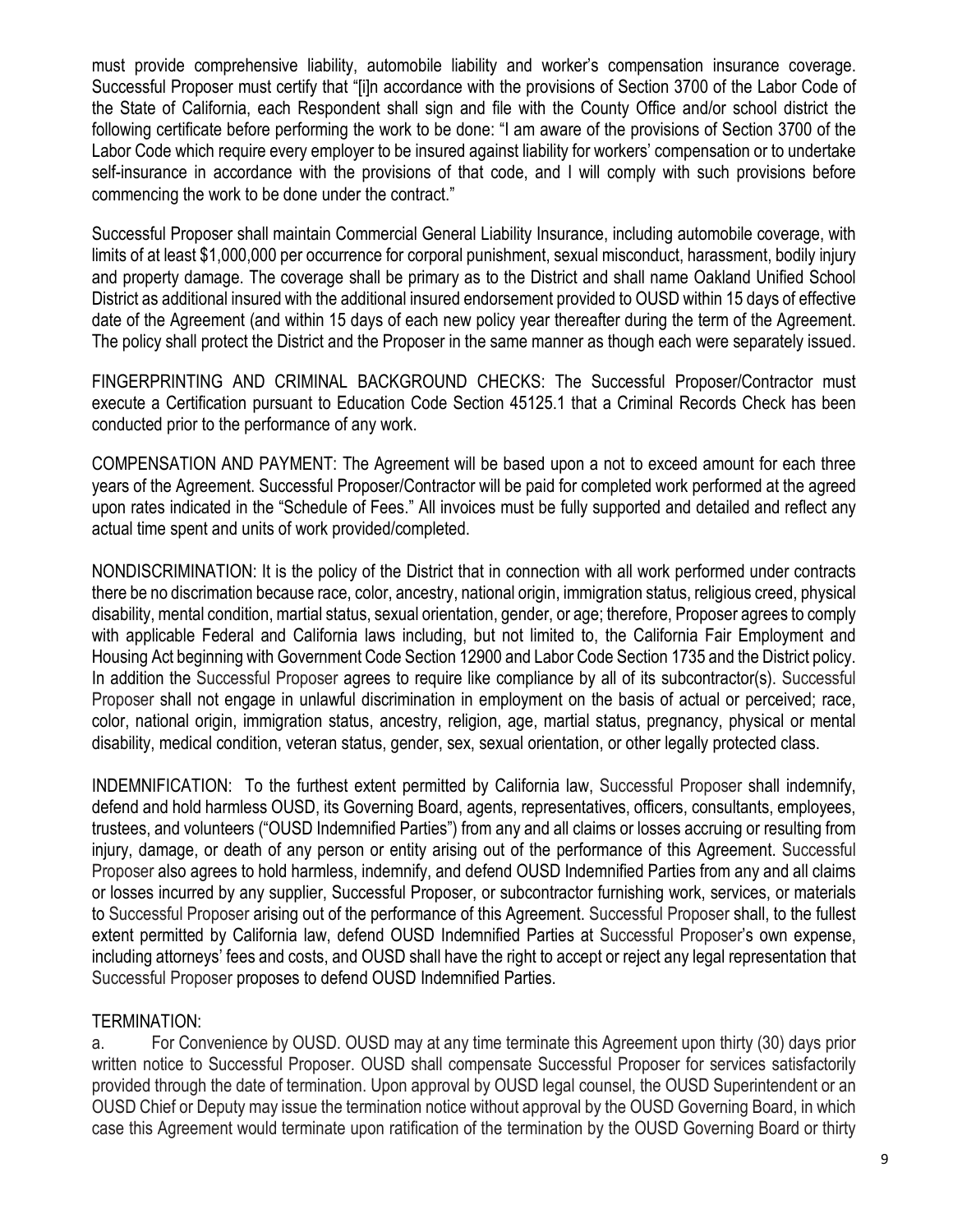(30) days after the notice was provided, whichever is later.

b. Due to COVID-19. Notwithstanding a provision regarding Coronavirus/ COVID-19 or any other language of this Agreement, if a shelter-in-place (or similar) order due to COVID-19 is issued or is in effect during the term of this Agreement that would prohibit or limit, at the sole discretion of OUSD, the ability of Successful Proposer to perform the Services, OUSD may terminate this Agreement upon seven (7) days prior written notice to Successful Proposer. Upon approval by OUSD legal counsel, the OUSD Superintendent or an OUSD Chief or Deputy may issue the termination notice without approval by the OUSD Governing Board, in which case this Agreement would terminate upon ratification of the termination by the OUSD Governing Board or seven (7) days after the notice was provided, whichever is later.

c. For Cause. Either Party may terminate this Agreement by giving written notice of its intention to terminate for cause to the other Party. Written notice shall contain the reasons for such intention to terminate. Cause shall include (i) material violation of this Agreement or (ii) if either Party is adjudged bankrupt, makes a general assignment for the benefit of creditors, or a receiver is appointed on account of its insolvency. Upon approval by OUSD legal counsel, the OUSD Superintendent or an OUSD Chief or Deputy may issue the termination notice without approval by the OUSD Governing Board, in which case this Agreement would terminate upon ratification of the termination by the OUSD Governing Board or three (3) days after the notice was provided, whichever is later, unless the condition or violation ceases or satisfactory arrangements for the correction are made.

d. Upon termination, Successful Proposer shall provide OUSD with all materials produced, maintained, or collected by Successful Proposer pursuant to this Agreement, whether or not such materials are complete or incomplete or are in final or draft form.

LITIGATION: The Agreement shall be deemed to be performed in Oakland, California and governed by the laws of the State of California, but without resort to California's principles and laws regarding conflict of laws. The Alameda County Superior Court shall have jurisdiction over any litigation initiated to enforce or interpret this Agreement.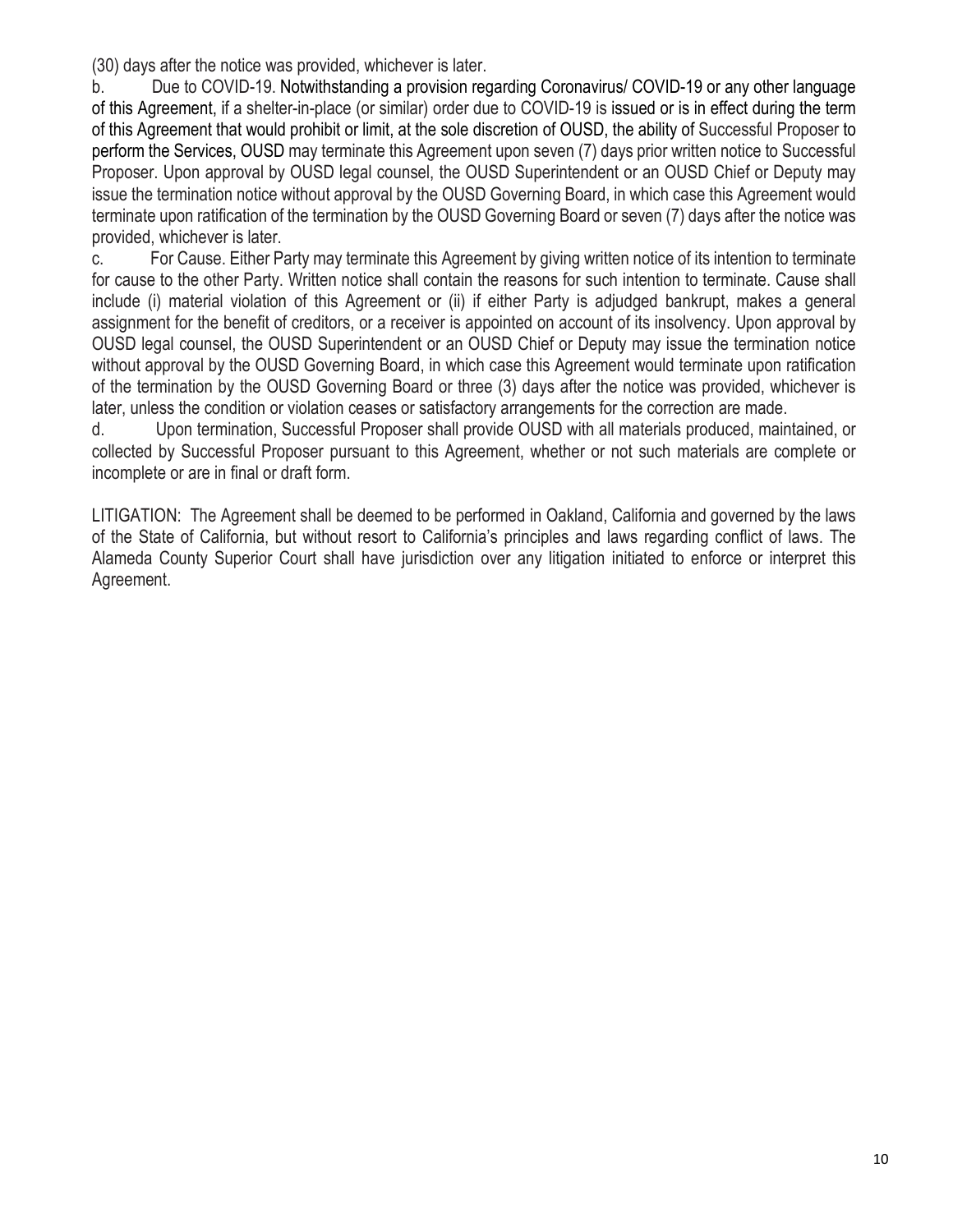# **RFP Price Form**

Submitted herewith is our proposal to perform the annual district audit report and the Measures G and G1 performance audit reports for the Board of Trustees of Oakland Unified School District for the school years 2021- 22 through 2023-24 with an option to extend for up to two, one (1) year renewals for a maximum total of five (5) years

We propose to conduct the audit and submit the audit report in compliance with the instructions prepared by the Audits Division, State Controller's Office, State of California, in their publication, "Standards & Procedures for Audits of California K-12 Local Educational Agencies."

# FEES

Each proposal must conform to and be responsive to audit and accounting guidelines, regulations and laws applicable to California county offices of education and school districts. Education Code section 14505 requires that contracts for audits include:

(1) A provision to withhold 10% of the audit fee until the California State Controller certifies that the audit report conforms to the reporting provisions of the audit guide. The 10% will be released after the District receives a letter from the State directing the District to do so.

(2) A provision to withhold 50% of subsequent fees if the prior year audit was not certified by the California State Controller.

(3) A provision that will allow the California State Controller access to audit working papers of the independent auditor. The California State Board of Accountancy may be notified of any substandard work performed.

#### FINANCIAL CONSIDERATION

The hourly rates on which the auditing services proposed are based and upon which any early termination billings would be based are as follows:

| Partner                  |         | Junior Account |  |
|--------------------------|---------|----------------|--|
| Audit Manager            | κIJ     | Clerical       |  |
| <b>Senior Accountant</b> | œ<br>۰D | ⊃ther:         |  |

The proposal/bid should contain a maximum fee to be charged for the annual district audit report and the Measure G and Measure G1 performance audit, including out-of-pocket expenses. The proposal should also include the fee structure for public meeting attendance, at the District's request, beyond the seven proposed listed above. The proposal should include a maximum fee for each year with an option to extend the contract for two years as illustrated below:

| <b>BASIC AUDIT</b>           | 2021-22 | 2022-23 | 2023-24 | 2024-25 | 2025-26 |
|------------------------------|---------|---------|---------|---------|---------|
| 3 Year Engagement            |         |         |         |         |         |
| 3 Year with 1 Year Extension |         |         |         |         |         |
| 3 Year with 2 Year Extension |         |         |         |         |         |

Throughout the year, the District requires additional services from the accounting/audit firm such as having auditors accessible to the District by providing telephone and written services for such purposes as answering accounting questions of unusual nature, answering state or federal agencies who might question some areas or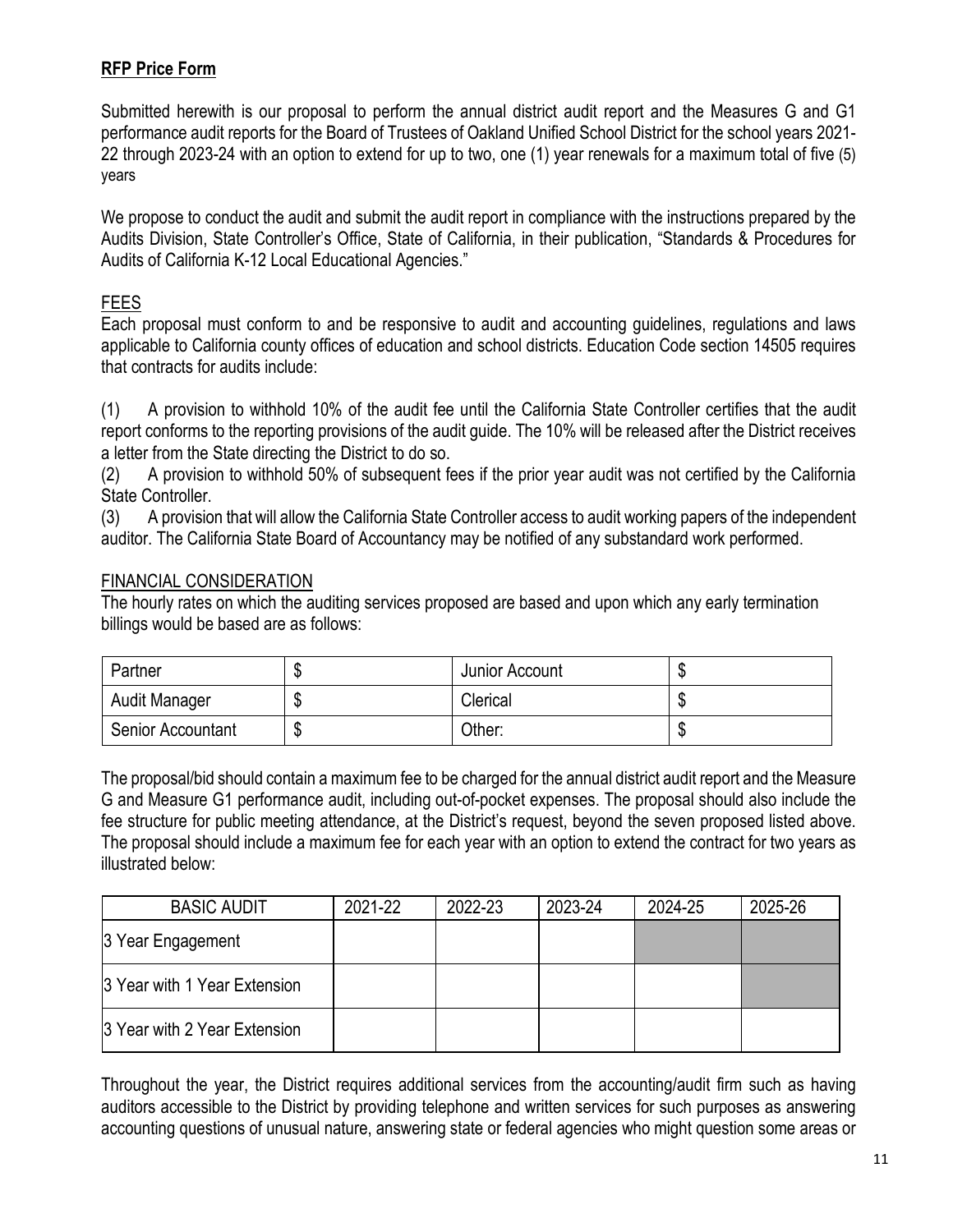comments contained in the audit report, and similar problems.

These services shall be provided at no additional fee during the tenure of the contract.

In the event that circumstances disclosed by the auditor indicate that more detailed verification is required in addition to that which would be sufficient under ordinary circumstances, the auditor agrees to notify the District in writing of all facts relative to extraordinary circumstances, together with a written estimate of the additional cost of work and services thereof. No claims of the auditor for extra work or services shall be allowed or paid without such written consent and approval of the District first having been so obtained before such extra work and services reentered upon or undertaken.

| <b>Authorized Signature</b> |  |
|-----------------------------|--|
|                             |  |
| Typed or Printed Name:      |  |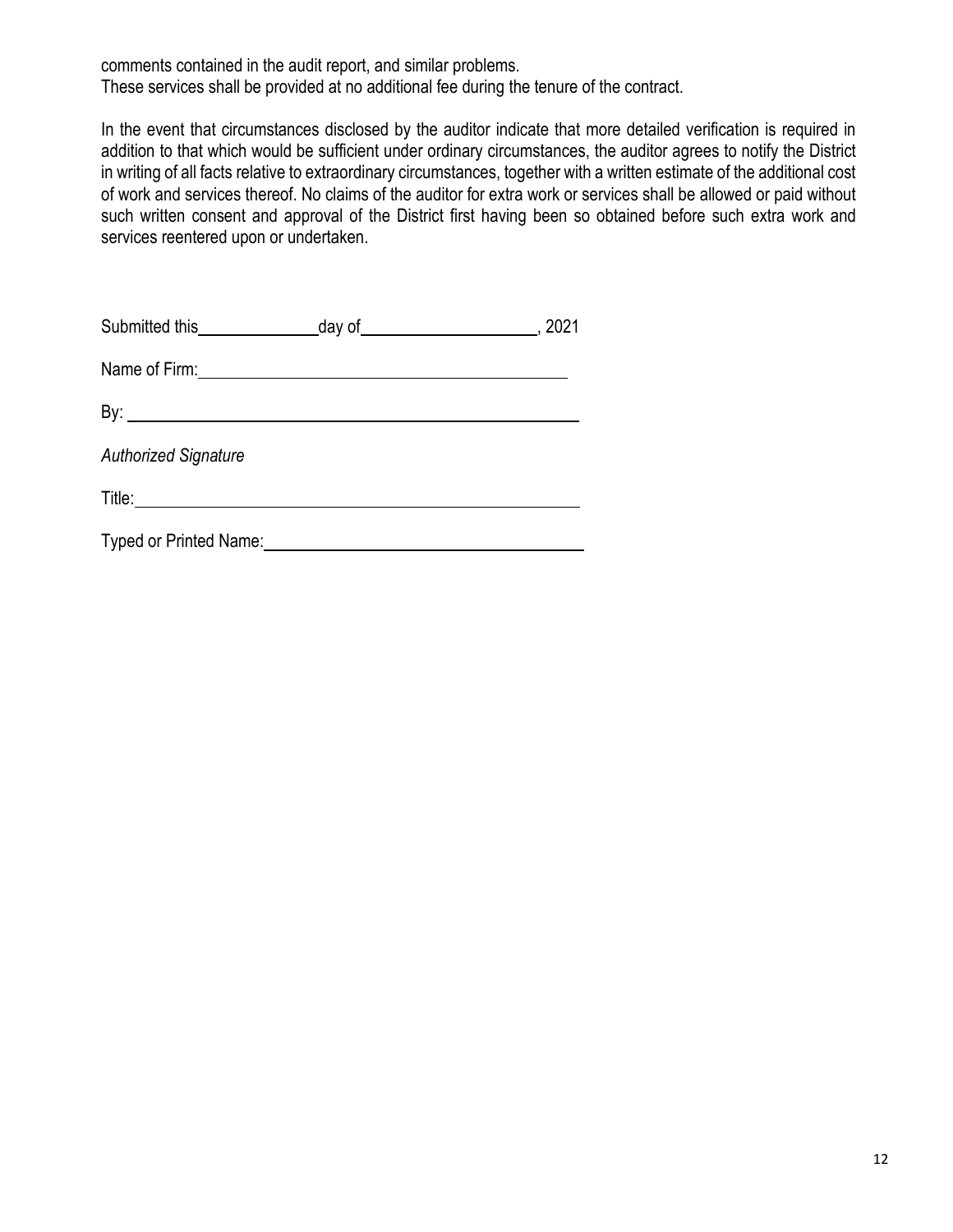# **EXHIBIT A**

# *CERTIFICATION OF INTENT TO ENTER AGREEMENT*

Upon notification of selection and Board Approval, the undersigned hereby promises and agrees to furnish all articles or services within the dates specified, in the manner and form and at the prices herein stated in strict accordance with the advertisement, specifications, proposals and general conditions all which are made a part of the purchase agreement.

| Name under which business is conducted                                         |              |          |
|--------------------------------------------------------------------------------|--------------|----------|
| <b>Business Street Address</b>                                                 |              | Tel:     |
| City                                                                           | <b>State</b> | Zip Code |
| IF SOLE OWNER, sign here:<br>I sign as sole owner of the business named above. |              |          |

#### **IF PARTNERSHIP**, sign here:

The undersigned certify that we are partners in the business named above and that we sign this purchase agreement with full authority so to do. (One (1) or more partners sign)

#### **IF CORPORATION**, execute here:

The undersigned certify that they sign this purchase agreement with full and proper authorization so to do.

| Corporate Name                              |       |
|---------------------------------------------|-------|
|                                             |       |
| Signed                                      | Title |
| Signed                                      | Title |
| Incorporated under the laws of the State of |       |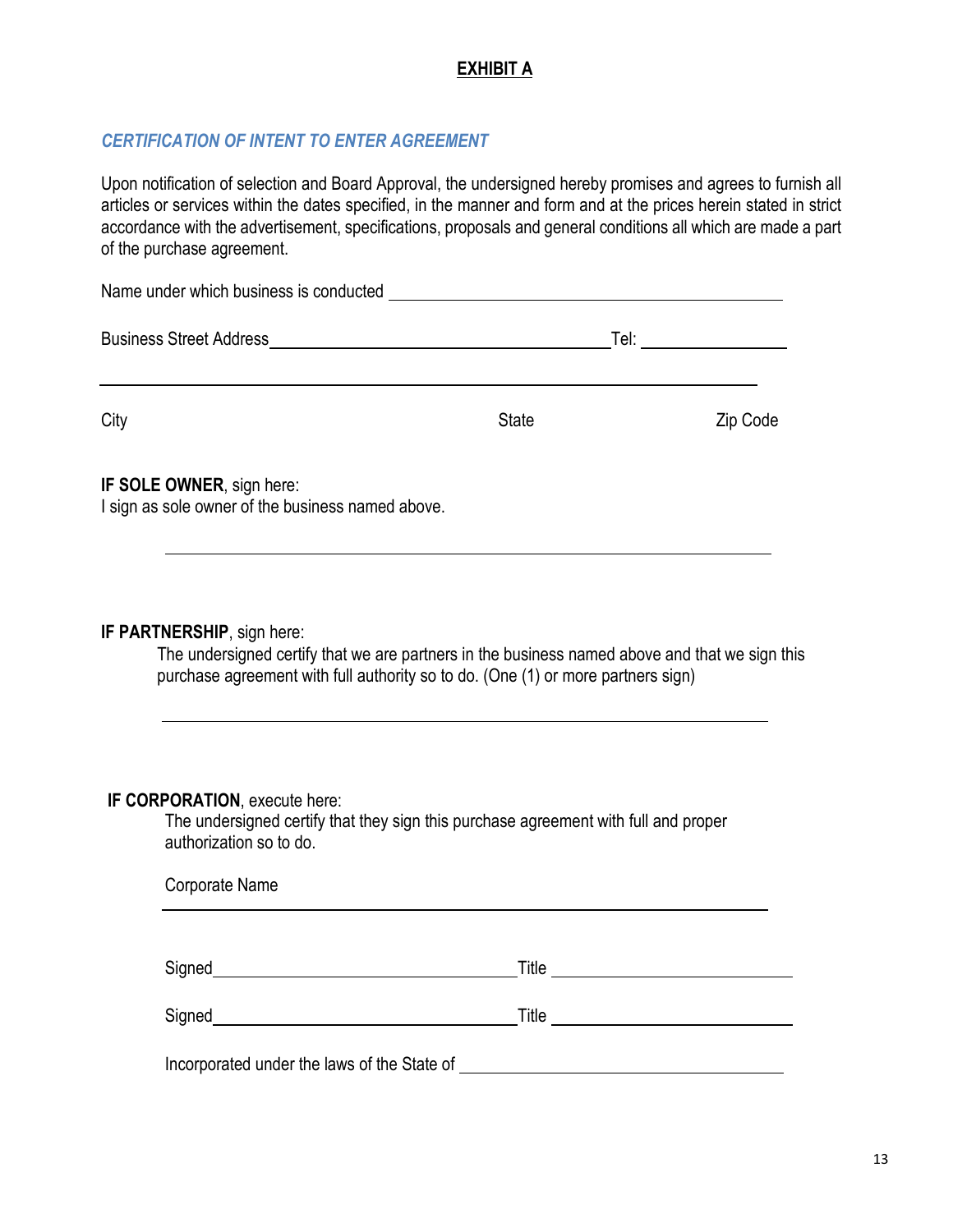# *CERTIFICATION OF DISCLOSURES*

Submission of the complete and accurate Certification of Disclosures is a requirement for consideration.

1. Provide a disclosure of any and all relationships with current District employees and/or Board members that could be determined to be a conflict of interest for this RFP.

2. Disclosure of any finder's fees, fee splitting, payments to consultants, or other contractual arrangements of the firm's that could present a real or perceived conflict of interest.

3. Disclosure of all litigation involving your firm in the last five (5) years.

4. Within the last five years, has your company been terminated by a client during the course of any project? If so, please explain.

Information Above Completed By (Signature): Name: Position: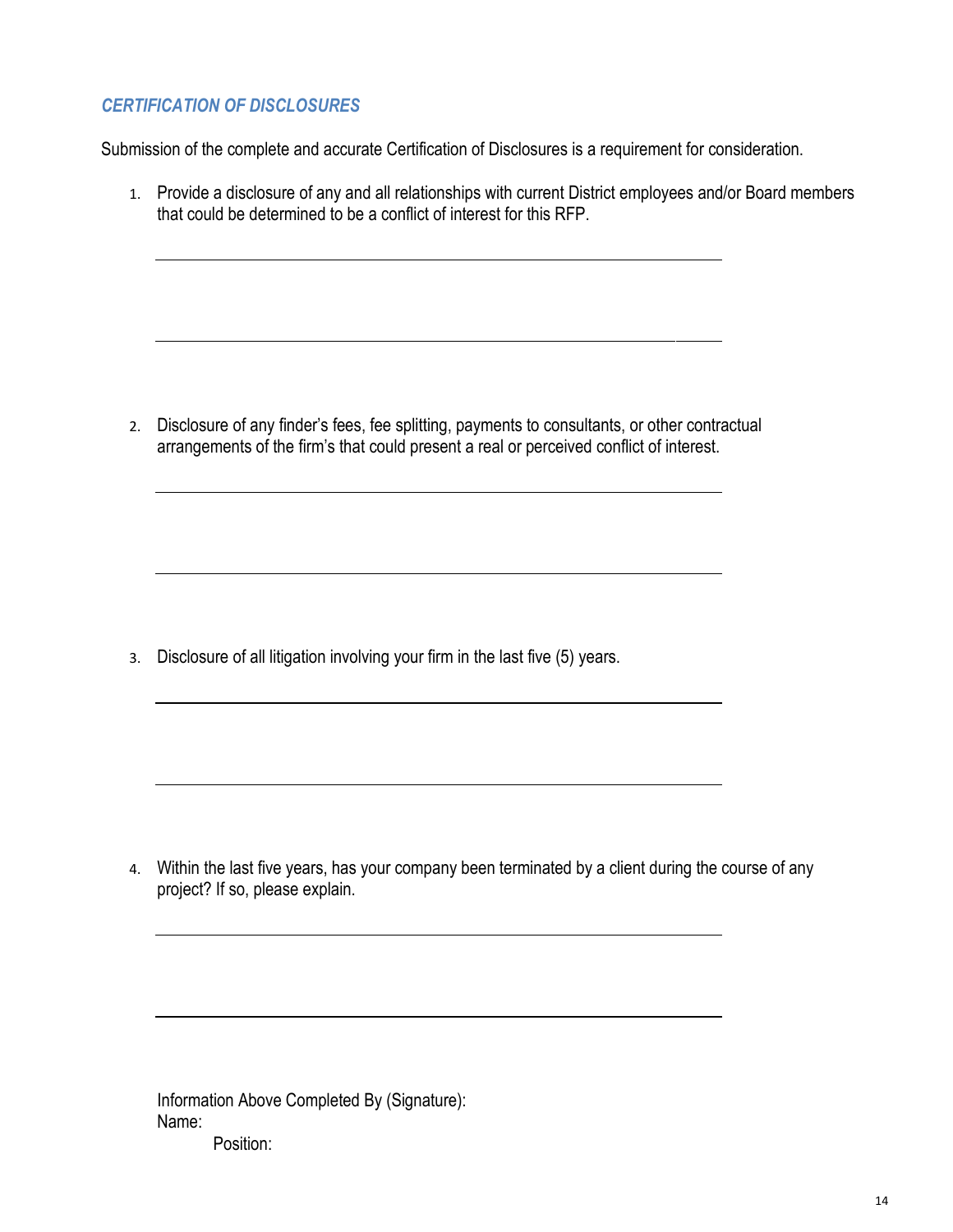Date:

Above Information Reviewed and Certified to be True By (Signature): *(Must be an Owner, Managing Partner, or Chief Executive of the Firm)* Name:

Position:

Date: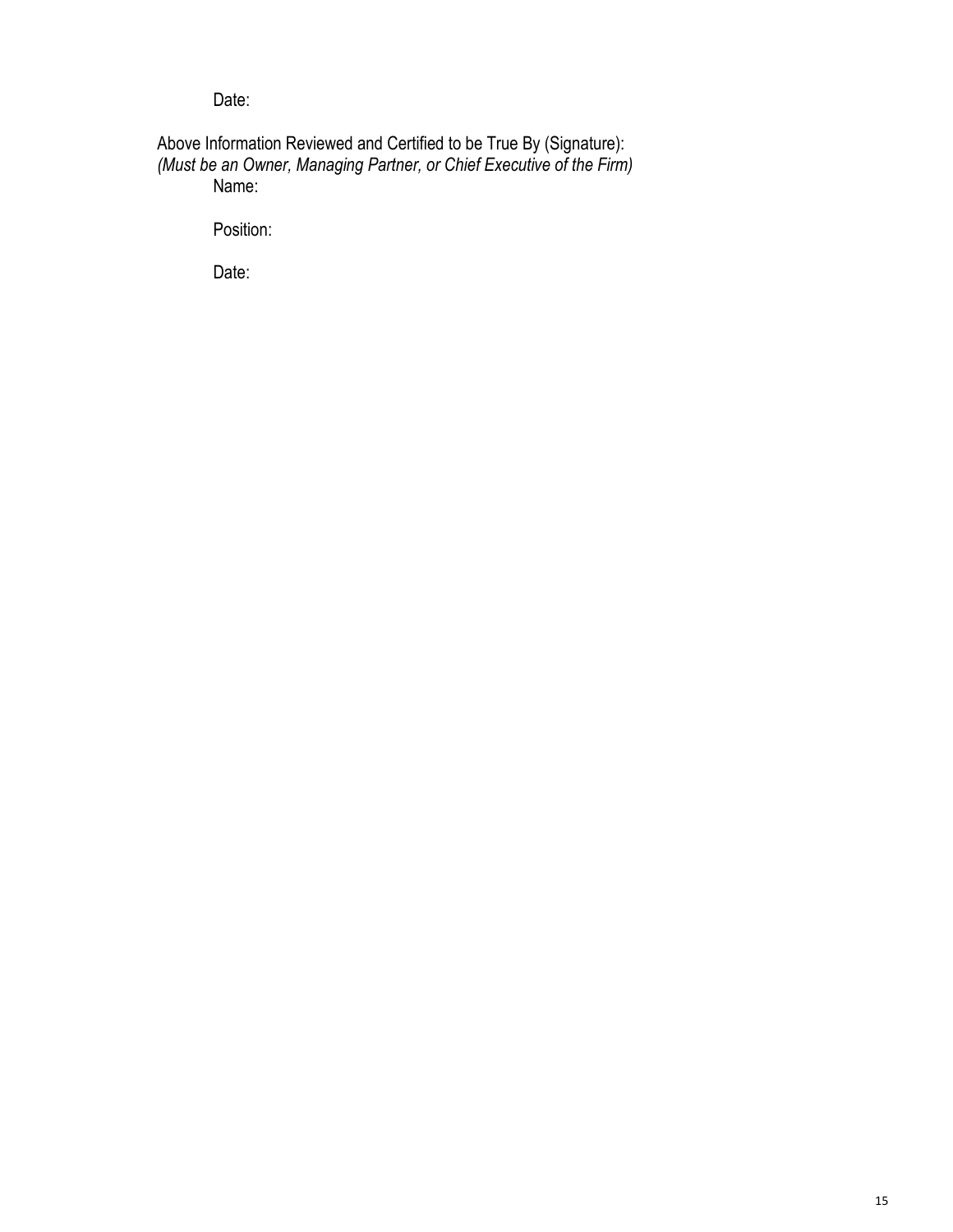## *ACKNOWLEDGEMENT OF AMENDMENTS TO RFP*

# CONTRACTOR HEREBY ACKNOWLEDGES RECEIPT OF ANY AND ALL AMENDMENTS TO THE RFP.

If Contractor has no knowledge of any amendments to the RFP having been issued to, or received by, Contractor, please check Following box:

#### **Amendments**

| Amendment No. | Date Published | Date Received |
|---------------|----------------|---------------|
|               |                |               |
|               |                |               |
|               |                |               |
|               |                |               |

|                                                                         | Date: ___________________ |  |
|-------------------------------------------------------------------------|---------------------------|--|
| Signature of Authorized Agent                                           |                           |  |
| Name and Title of Authorized Agent: Name and Title of Authorized Agent: |                           |  |

Name of Contractor: Name of Contractor: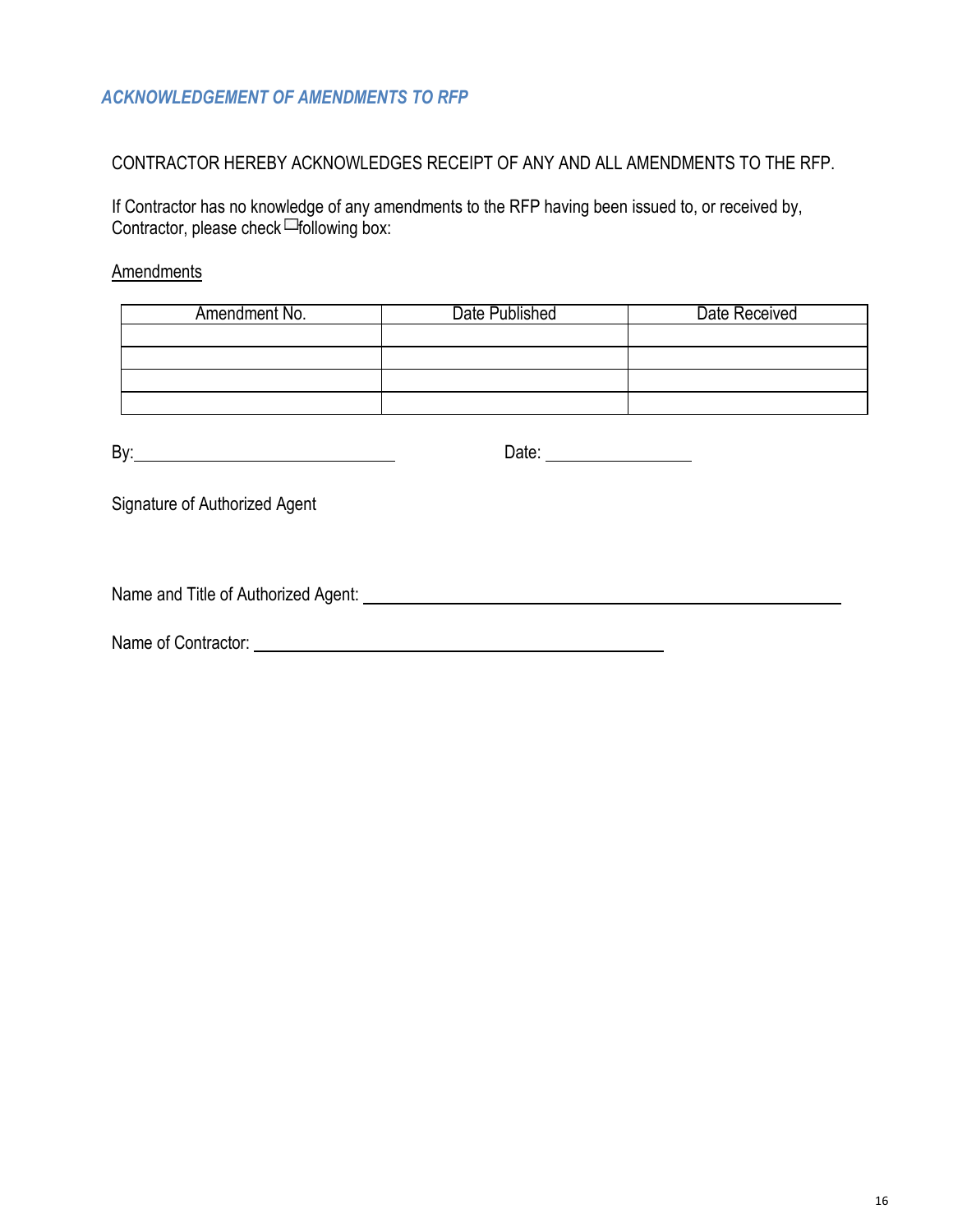# *CONTRACTOR REPRESENTATION AND CERTIFICATION*

The undersigned hereby acknowledges and affirms that:

- He/she is a duly authorized agent of the Contractor with the authority to submit a Proposal on behalf of the Contractor (corporate or other authorization confirmation may be requested prior to final contract execution).
- He/she has read the complete RFP documents and all amendments issued pursuant thereto.
- The Proposal complies with State conflict of interest laws. The Contractor certifies that no employee of its firm has discussed, or compared the Proposal with any other Contractor or District employee, and has not colluded with any other Contractor or District employee.
- If the Contractor's Proposal is accepted by the District, the Contractor will enter into a contract with the District to provide the Services, Systems and Equipment described by the Proposal on the terms mutually acceptable to the District and the Contractor.
- The District reserves the right to reject any or all proposals.

I hereby certify that I am submitting the attached Proposal on behalf of *[Specific Entity Submitting Proposal].*

I understand that, by virtue of executing and returning this required response form with the Proposal, I further certify, that the Contractor understands and does not dispute any of the contents of the proposal requirements (except as may be noted in the response).

| Manual signature of Authorized Agent |  |
|--------------------------------------|--|

Printed Name and Title of Authorized Agent:

NOTE: If Joint Venture, each member of the joint venture must provide a completed certificate form.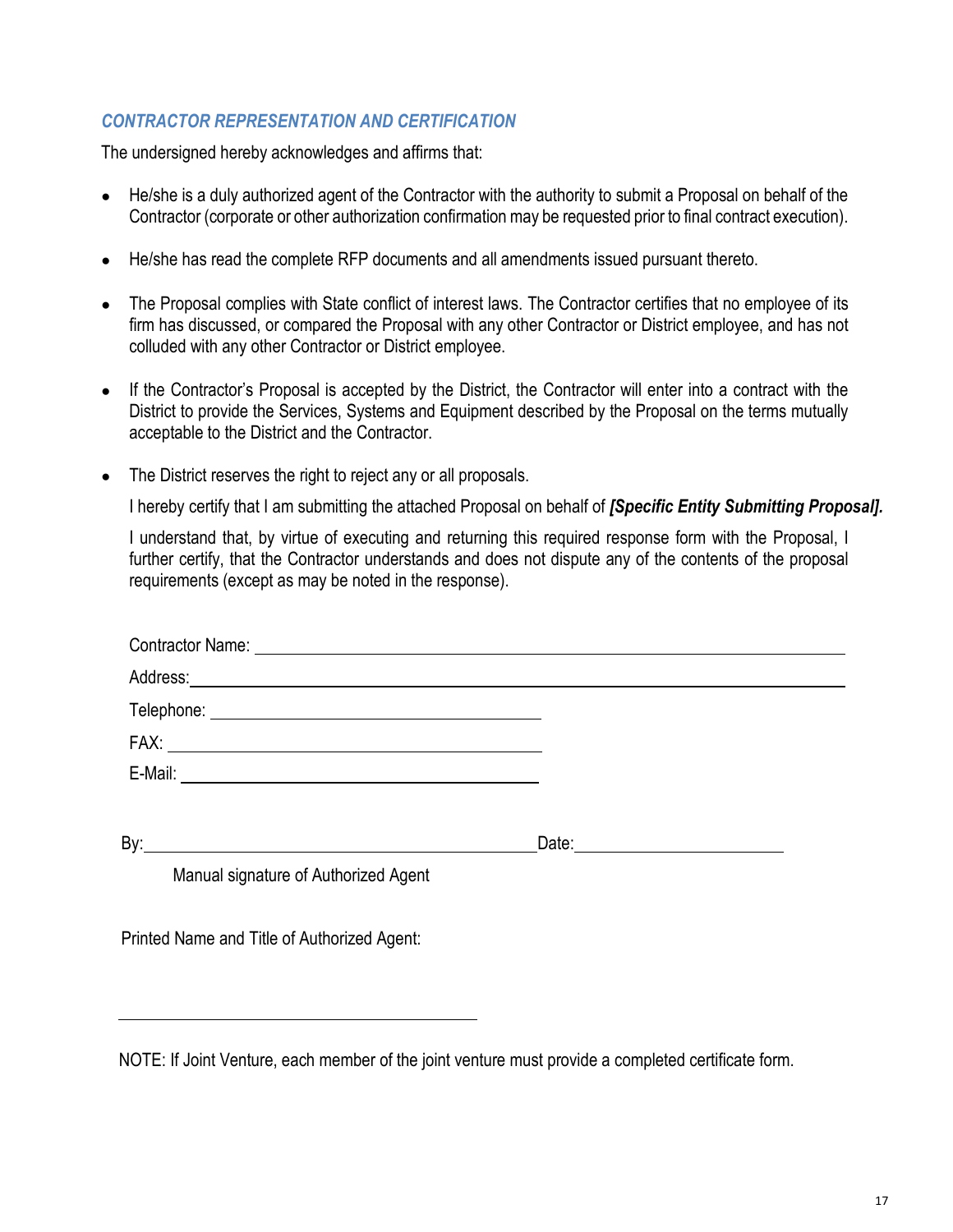#### *NONCOLLUSION DECLARATION*

TO BE EXECUTED BY CONTRACTOR AND SUBMITTED WITH PROPOSAL (Public Contract Code section 7106) The undersigned declares:

I am the state of the party making the foregoing is a state of the party making the foregoing proposal.

The proposal is not made in the interest of, or on behalf of, any undisclosed person, partnership, company, association, organization, or corporation. The proposal is genuine and not collusive or sham. The Contractor has not directly or indirectly induced or solicited any other Contractor to put in a false or sham proposal. The Contractor has not directly or indirectly colluded, conspired, connived, or agreed with any Contractor or anyone else to put in a sham proposal, or to refrain from responding. The Contractor has not in any manner, directly or indirectly, sought by agreement, communication, or conference with anyone to fix the proposal price of the Contractor or any other Contractor, or to fix any overhead, profit, or cost element of the proposal price, or of that of any other Contractor. All statements contained in the proposal are true. The Contractor has not, directly or indirectly, submitted his or her proposal price or any breakdown thereof, or the contents thereof, or divulged information or data relative thereto, to any corporation, partnership, company, association, organization, proposal depository, or to any member or agent thereof, to effectuate a collusive or sham proposal, and has not paid, and will not pay, any person or entity for such purpose.

Any person executing this declaration on behalf of a Contractor that is a corporation, partnership, joint venture, limited liability company, limited liability partnership, or any other entity, hereby represents that he or she has full power to execute, and does execute, this declaration on behalf of the Contractor.

| I declare under penalty of perjury under the laws of the State of California that the foregoing is true |            |
|---------------------------------------------------------------------------------------------------------|------------|
| and correct and that this declaration is executed on                                                    | [date], at |

[city],

[state].

**Signature** 

Print Name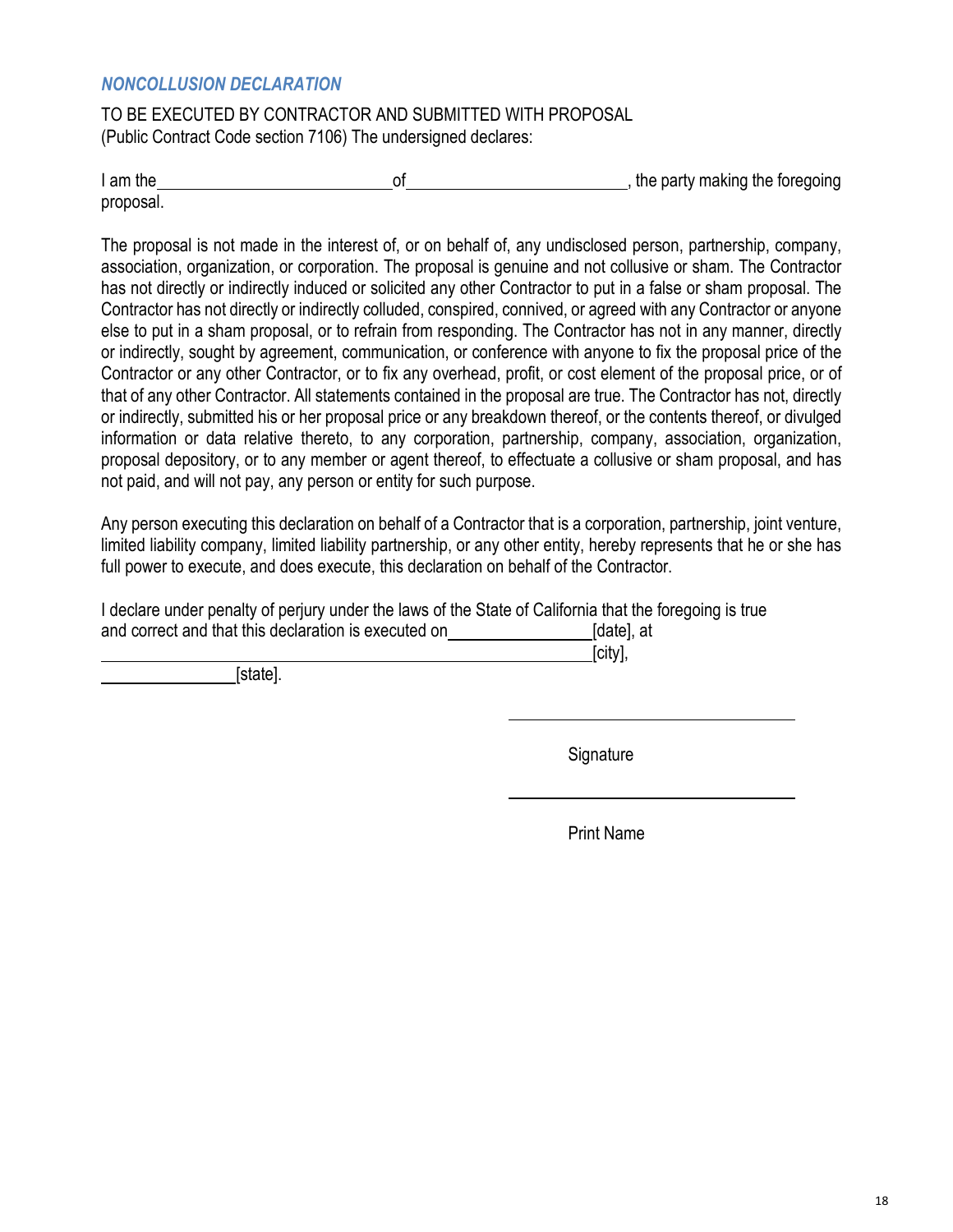#### *CERTIFICATION OF PRIMARY PARTICIPANT REGARDING DEBARMENT, SUSPENSION, AND OTHER RESPONSIBILITY MATTERS*

The (title) of (title) of (Contractor/Firm Name)

Certifies to the best of its knowledge and belief that it and its principals:

- 1. Are not presently debarred, suspended, proposed for debarment, declared ineligible, or voluntarily excluded from covered transactions by any federal department or agency;
- 2. Have not within a three-year period preceding this proposal been convicted of or had a civil judgment rendered against them for commission of fraud or a criminal offense in connection with obtaining, attempting to obtain, or performing a public (federal, state or local) transaction or contract under a public transaction; violation of federal or state antitrust statutes or commission of embezzlement, theft, forgery, bribery, falsification or destruction of records, making false statements, or receiving stolen property;
- 3. Are not presently indicted for or otherwise criminally or civilly charged by a governmental entity (federal, state, or local), with commission of any of the offenses enumerated in paragraph (2) of this certification; and
- 4. Have not within a three-year period preceding this proposal had one (1) or more public transactions (federal, state or local) terminated for cause or default.

If unable to certify to any of the statements in this certification, the participant shall attach an expiration to this certification.

I HEREBY CERTIFY OR AFFIRM THE TRUTHFULNESS AND ACCURACY OF THE CONTENTS OF THE STATEMENTS SUBMITTED ON OR WITH THIS CERTIFICATION AND UNDERSTANDS THAT THE PROVISIONS OF 31 U.S.C. SECTIONS 3801 ET SEQ. ARE APPLICABLE THERETO.

THE PRIMARY PARTICIPANT Firm Name/Principal

Signature and Title of Authorized Official Date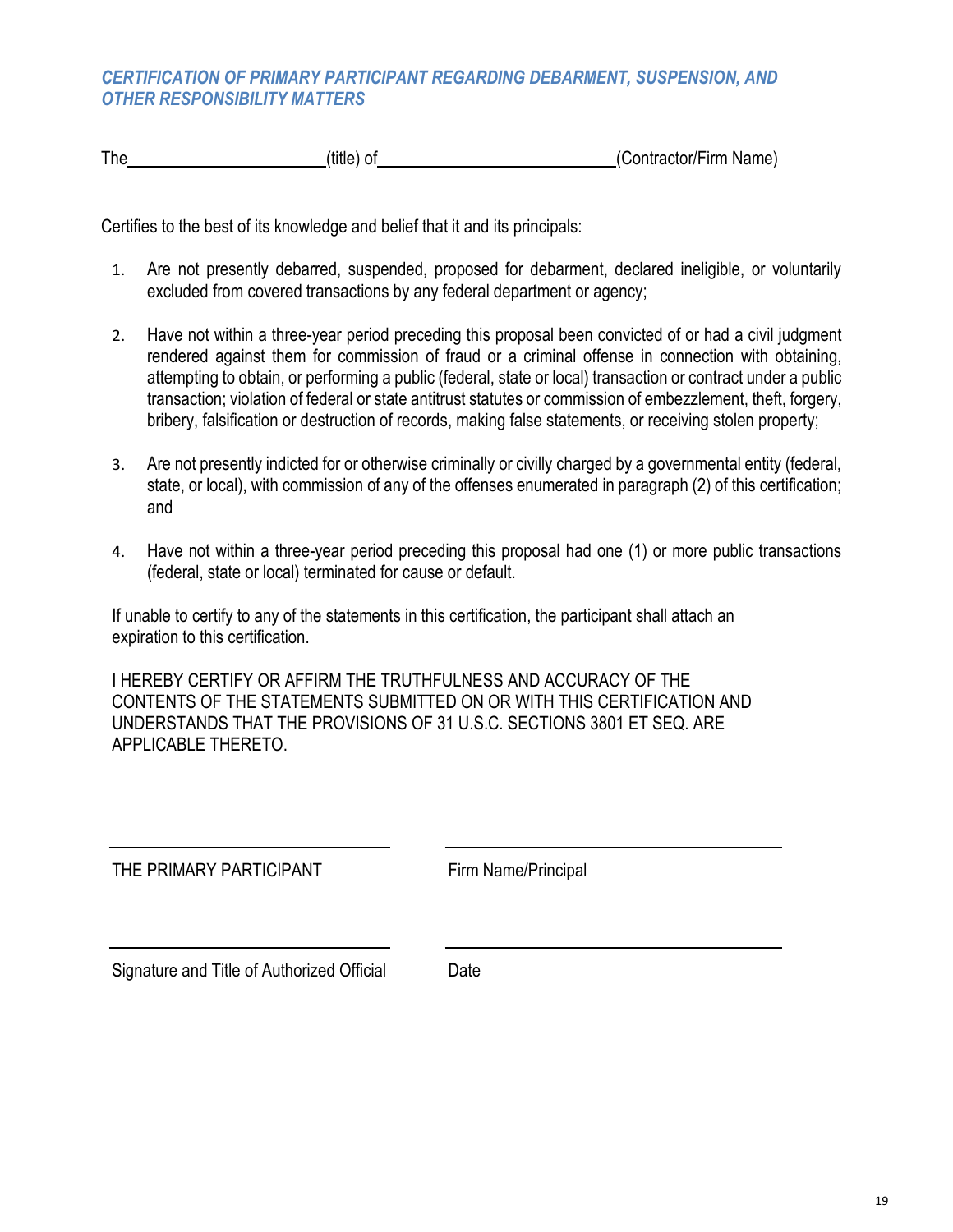#### *CERTIFICATION OF RESTRICTIONS ON LOBBYING*

I, thereby certify on behalf (name of offeror) of

that:

(Firm name)

1. No Federal appropriated funds have been paid, by or on behalf of the undersigned, to any person for influencing or attempting to influence an officer of employee of any agency, a Member of Congress, an officer or employee of Congress, or an employee of a Member of Congress in connection with the awarding of any Federal contract, the making of any Federal grant, the making of any Federal loan, the entering into of any cooperative agreement, and the extension, continuation, renewal, amendment, or modification of any Federal contract, grant, loan, or cooperative agreement.

2. If any funds, other than Federal appropriated funds, have been paid or will be paid to any person for influencing or attempting to Influence an officer or employee of any agency, a Member of Congress, an officer or employee of Congress, or an employee of a Member of Congress in connection with this Federal contract, grant, loan, or cooperative agreement, the undersigned shall complete and submit the attached, Standard Form-LLL, "Disclosure of Lobbying Activities", in accordance with its instructions.

3. The undersigned shall require that the language of this certification be included in all subcontracts, and that all subcontractors shall certify and disclose accordingly.

This certification is a material representation of fact upon which reliance is placed when this transaction was made or entered into. Submission of this certification is a prerequisite for making or entering into this transaction imposed by section 1352, title 31, U.S. Code. Any person who fails to file the required certification shall be subject to civil penalty of not less than \$10,000 and not more than \$100,000 for each such failure.

Executed this day of the control of the secure day of the security of the security of the security of  $\sim$ 

| Βy                                 |  |  |
|------------------------------------|--|--|
| (Signature of authorized official) |  |  |

(Title of authorized official)